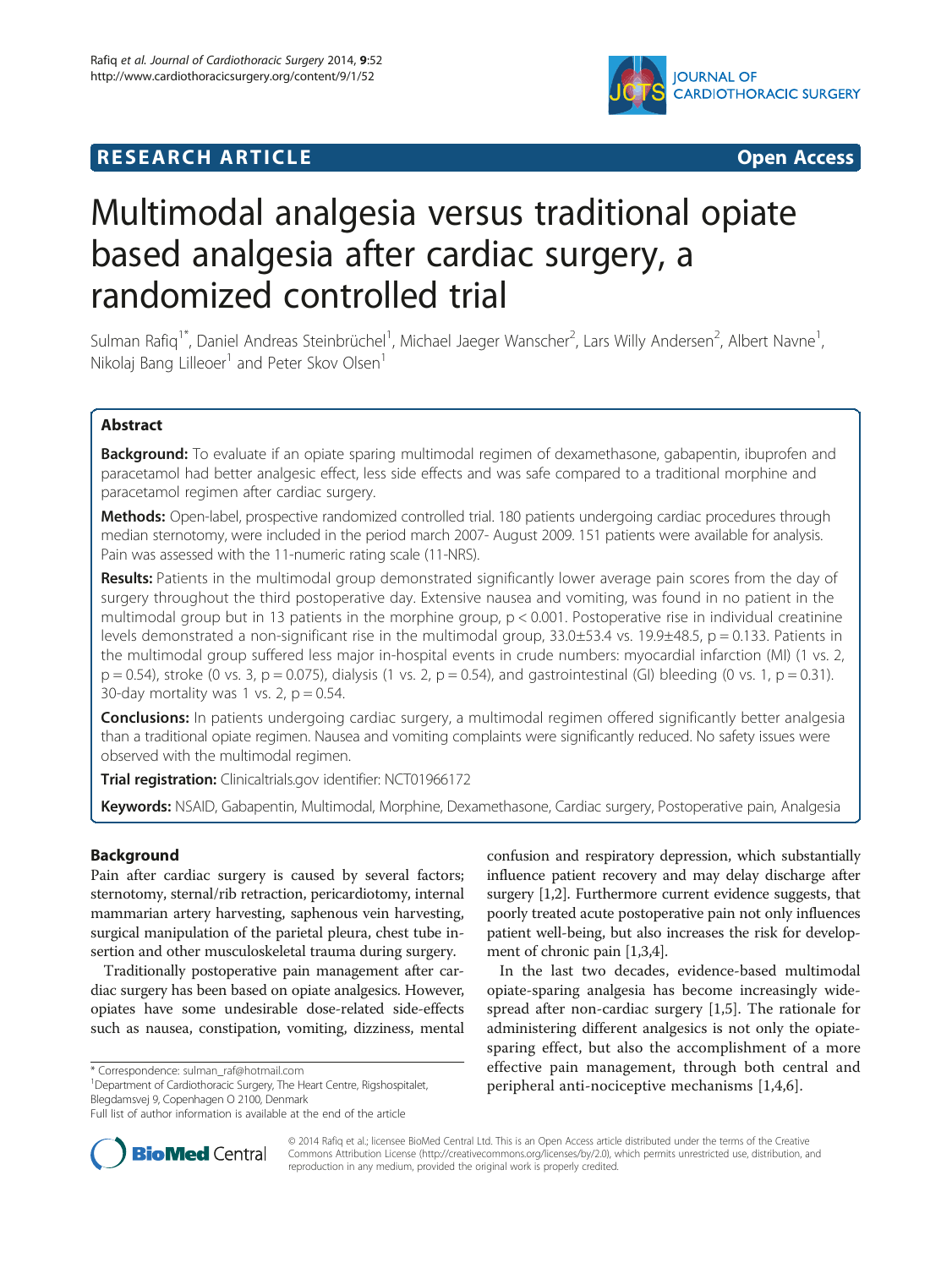Non-steroid anti-inflammatory drugs (NSAIDs) exert their effects by peripheral blockage of prostaglandin synthesis [[1\]](#page-7-0). NSAIDs have demonstrated opiate sparing effects in randomized trials after cardiac surgery [[2,7](#page-7-0),[8](#page-7-0)]. But cardiac surgeons and anaesthesiologists have had safety concerns with NSAIDs regarding renal impairment, bleeding risk and increased risk for cardiovascular death [\[2,9](#page-7-0)].

Gabapentin is a gamma-aminobutyric acid (GABA) analogue, and is mainly utilized for the treatment of epilepsy and neuropathic pain, but it has in recent years been used as part of multimodal regimens after non-cardiac surgery [[1,10](#page-7-0)]. Gabapentin exerts its effects mainly by inhibiting central neuronal sensation [[1,10](#page-7-0)]. Recent trials have examined its efficacy after cardiac surgery, but the results have been divergent [\[11](#page-7-0)-[13](#page-7-0)]. Theoretically the addition of gabapentin to a NSAID should provide synergistic analgesic and opiate sparing effects, and indeed this combination has demonstrated some benefits in other surgical populations [[1,10](#page-7-0),[14\]](#page-7-0).

Dexamethasone is a corticosteroid, and therefore has anti-inflammatory properties [\[15,16\]](#page-7-0). Small doses of dexamethasone have in clinical trials demonstrated improved postoperative patient recovery by especially reducing fatigue, nausea and vomiting complaints [[15](#page-7-0),[16](#page-7-0)]

The aim of this study was to evaluate a multimodal analgesic regimen consisting of dexamethasone, gabapentin, ibuprofen and paracetamol against an opiate based regimen of morphine and paracetamol. We hypothesized that the multimodal regimen had a better analgesic effect, reflected by an improved pain scoring, and a reduction of side-effects compared to the morphine group. Furthermore we wanted to evaluate the safety aspects of the multimodal regimen.

# Methods

# Study population

One hundred and eighty patients undergoing a cardiac procedure at our institution were randomized on the day before surgery. Study period was from March 2007 to August 2009. Inclusion criteria were: age > 18, any cardiac procedure with sternotomy, and able to give informed consent. Exclusion criteria were; cardiac surgery without sternotomy, peripheral neuropathy, neurological disease, psychiatric illness, history of GI bleeding, chronic pain (i.e. back pain, cancer, arthritis), serum creatinine >150 μmol/l, hepatic disease with elevated liver enzymes (SGPT and SGOT elevated to 1.5 times maximum normal value), allergic to study medication, alcohol abuse, abuse of narcotics or medication, pregnancy, participation in other clinical trials, insufficient language skills. In addition intensive care unit (ICU) stay for more than 24 hours was used as a pre-defined post randomization exclusion criteria, because prolonged ICU stay and ventilator treatment would interfere with study analgesic protocol.

# **Ethics**

The local ethics committee (Danish Research Ethics Committee) approved the study. All participants gave written informed consent before inclusion. The study was conducted in accordance with the Helsinki 2 declaration.

## Study design and randomization

Single-center, prospective randomized controlled trial, with an open-label design. Patients were approached on the day before surgery. After obtaining informed consent, the patients were randomized utilizing sequentially numbered opaque sealed envelopes to one of two groups (ratio 1:1) by the study co-ordinator.

Clinicaltrials.gov identifier: NCT01966172.

## Anaesthetic management

Identical anaesthetic protocol was used in both groups. Peripheral venous, central venous and urinary catheters were inserted. Radial artery pressure was monitored. Anaesthesia was induced with 2-5 mg of midazolam, 10 μg/ kg of fentanyl and 8 mg pancuronium. After intubation anaesthesia was supplemented with isoflurane 0.4 to 1 %. Fentanyl was during surgery supplemented up to a total dose of 25 μg/kg. After finalization of extracorporal circulation (ECC) propofol infusion was started at an infusion rate of 100-200 mg/hour. The patients were subsequently transferred anaesthetized to the intensive care unit (ICU) for further stabilization and recovery. When pressure support on the ventilator was reduced to 10 cm  $H<sub>2</sub>O$  and Positive End Expiratory pressure (PEEP) was 5-7 cm  $H_2O$ , 4 mg of ondasteron iv were administered, the propofol infusion was stopped and the patients were extubated.

All patients were given a single 240 mg dose of gentamicin and a 1500 mg dose of cefuroxim intravenously at initation of surgery for antibiotic prophylaxis. Cefuroxim 1500 mg three times daily was continued untill the morning of the third postoperative day.

# Surgical procedures

There was no selection for a specific type of cardiac surgery. All surgical procedures were performed through median sternotomy. Patients undergoing CABG surgery had left internal mammarian artery (LIMA) pedicled conduits harvested using a LIMA retractor. Saphenous vein grafts were harvested using a open technique in 90% of cases, and 10% were harvested with endoscope. Proximal anastomoses were performed using side clamp. Patients on ECC were heparinised to maintain an acquired coagulation time (ACT) above 480 s, and this was reversed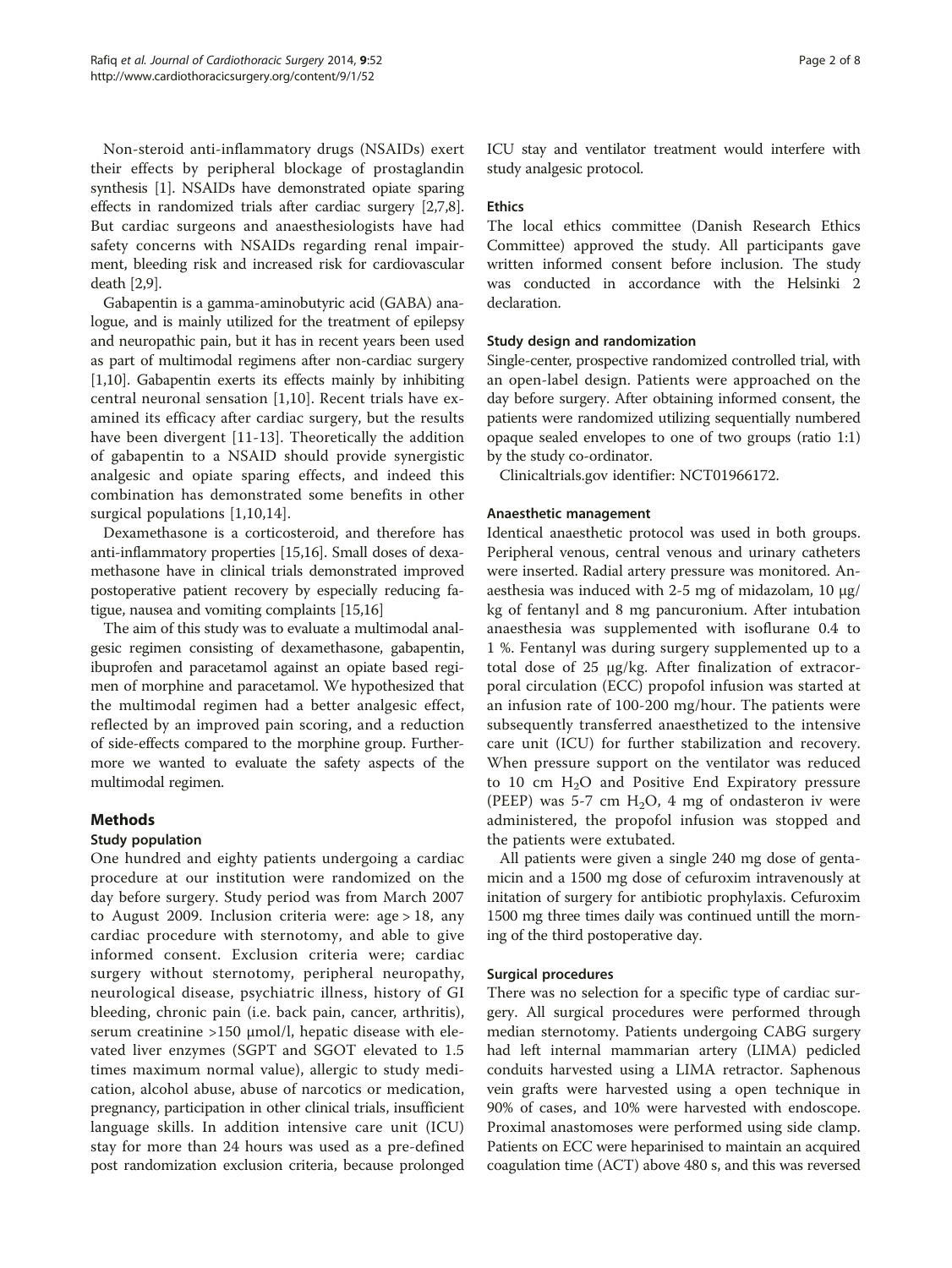with protaminesulphate (1:1) after finalization of ECC. Blood cardioplegia was used to induce cardiac arrest.

Two chest tubes (28 F) were placed- one mediastinally and the other in the left hemithorax- both were passed subxiphoidally. The sternotomy was closed with 8 steel wires, and the skin incision was closed with intracutaneous suturing.

#### Analgesic protocol (intervention)

Pre-operatively both groups received 0.125 mg triazolam orally 1 hour before surgery.

Multimodal group: Before extubation, at the time of ondasteron administration, 30 mg of ketorolac (a NSAID) and 8 mg of dexamethason were administered intravenously together with 1 g of paracetamol rectally. In the evening of the operative day, at 10 pm 300 mg of gabapentin, 1 g of paracetamol and 1 g of the laxative magnesiumoxide were administered. From the first postoperative day through the fourth postoperative day, patients received following oral preparations; 300 mg of gabapentin twice daily, 400 mg of ibuprofen four times daily, 1 g of paracetamol four times daily, 40 mg of the proton pump inhibitor pantoprazol once daily and 1 g of magnesiumoxide once daily.

Morphine group: On arrival at ICU 5 mg of morphine iv were administered, further administrations were allowed up to a total of 25 mg. At time of ondasteron administration before extubation, 1 g of paracetamol was administered rectally. At 10 pm 1 g of paracetamol and 1 g og magnesiumoxide were administered. From the first postoperative day through the third postoperative day, patients received following oral preparations; 10 mg of morphine four times daily, 1 g of paracetamol four times daily, 40 mg pantoprazol once daily and 1 g of magnesiumoxide once daily. On the fourth day oral morphine was reduced to 5 mg four times daily.

An overview of administered analgesics is presented in Table 1.

In both groups, if pain was still unacceptable for the patient, the attending nurse was allowed to administer morphine either as an injection of 5-10 mg iv or an oral dose of 10 mg as needed until pain relief. All administered doses were recorded. Also administration of extra NSAID (Ibuprofen and ketorolac) was registered.

In both groups supplementary medication for relief of nausea was 4 mg ondasteron iv up to three times daily, and/or 10 mg of metoclopramid iv up to three times daily.

## Data collection

From the evening of surgery, after extubation, and then every evening until the  $4<sup>th</sup>$  postoperative day, pain intensity was reported by the patient, utilizing the 11-point numeric rating scale (11-NRS). For clarity this is the

|                   | Multimodal                                   | Morphin                         |  |
|-------------------|----------------------------------------------|---------------------------------|--|
| <b>Extubation</b> | ·Inj.ketorolac 30 mg iv                      | $\cdot$ Inj morphine 5-25 mg iv |  |
|                   | Inj dexamethasone 8 mg iv-                   | ·Inj ondasterone 4 mg iv        |  |
|                   | Inj ondasterone 4 mg iv                      | -Rectal suppositorium           |  |
|                   | -Rectal suppositorium<br>paracetamol 1000 mg | paracetamol 1000 mg             |  |
| Day 1             | •Tbl Ibuprofen 400 mg x 4                    | Tbl Morphine 10 mg x 4          |  |
|                   | •Tbl Gabapentin 300 mg x 2                   | Tbl Paracetamol 1000 mg x 4     |  |
|                   | Tbl Paracetamol 1000 mg x 4                  |                                 |  |
| Day 2             | •Tbl Ibuprofen 400 mg x 4                    | •Tbl Morphine 10 mg x 4         |  |
|                   | •Tbl Gabapentin 300 mg x 2                   | Tbl Paracetamol 1000 mg x 4     |  |
|                   | •TblParacetamol 1000 mg x 4                  |                                 |  |
| Day 3             | •Tbl Ibuprofen 400 mg x 4                    | •Tbl Morphine 10 mg x 4         |  |
|                   | •Tbl Gabapentin 300 mg x 2                   | •Tbl Paracetamol 1000 mg x 4    |  |
|                   | •TblParacetamol 1000 mg x 4                  |                                 |  |
| Day 4             | $\cdot$ Tbl Ibuprofen 400 mg x 4             | •Tbl Morphine 10 mg x 4         |  |
|                   | •Tbl Gabapentin 300 mg x 2                   | •Tbl Paracetamol 1000 mg x 4    |  |
|                   | •TblParacetamol 1000 mg x 4                  |                                 |  |

Administrations are noted by times daily with  $(x)$ ,,  $x$ 2 equals twice daily and  $x4$ , four times daily. Inj = injection, iv = intravenous, tbl = tablet.

numeric version of the more widespread visual analogue scale (VAS). The 11-NRS has been validated as a sensitive tool for assessing and scoring pain in the postoperative setting [[17](#page-7-0)]. Patients reported, 'worst pain' experienced during the day, 'least pain', 'average pain' and 'current pain' at 8 pm, all on 11-NRS. Pain status was also reported in the morning before analgesia administration; patients were asked for current pain in the sternum, and overall physical pain both on 11-NRS. Furthermore, patients in the evening reported on a questionnaire whether they had experienced any of following symptoms during the last 24 hours: nausea, constipation, vomiting, difficulty with urination, dizziness, mental confusion, difficulty concentrating and fatigue. The answers were recorded as ('not at all, 'rarely', 'sometimes', 'often' and 'all the time').

With respect to the secondary outcomes, all major inhospital events (cardiac,renal,cerebral,thromboembolic,GI, sternal) were collected. MI was defined as CKMB levels over 80 Units/l in the immediate postoperative period, ECG changes and/or breast pain, coronary angiography was performed to confirm diagnosis. Re-admission to ICU and the need for inotropic support was recorded. Creatinine levels during hospitalization were recorded. The need for dialysis was determined by the attending cardiac surgeon and anaesthesiologist. Cerebral complications were recorded as transitory cerebral ischemia (TCI), if symptoms lasted less than 24 hours. Symptoms lasting more than 24 hours were classified as strokes. Incidence of GI bleeding or any other bleeding were recorded, and confirmed by gastroscopy.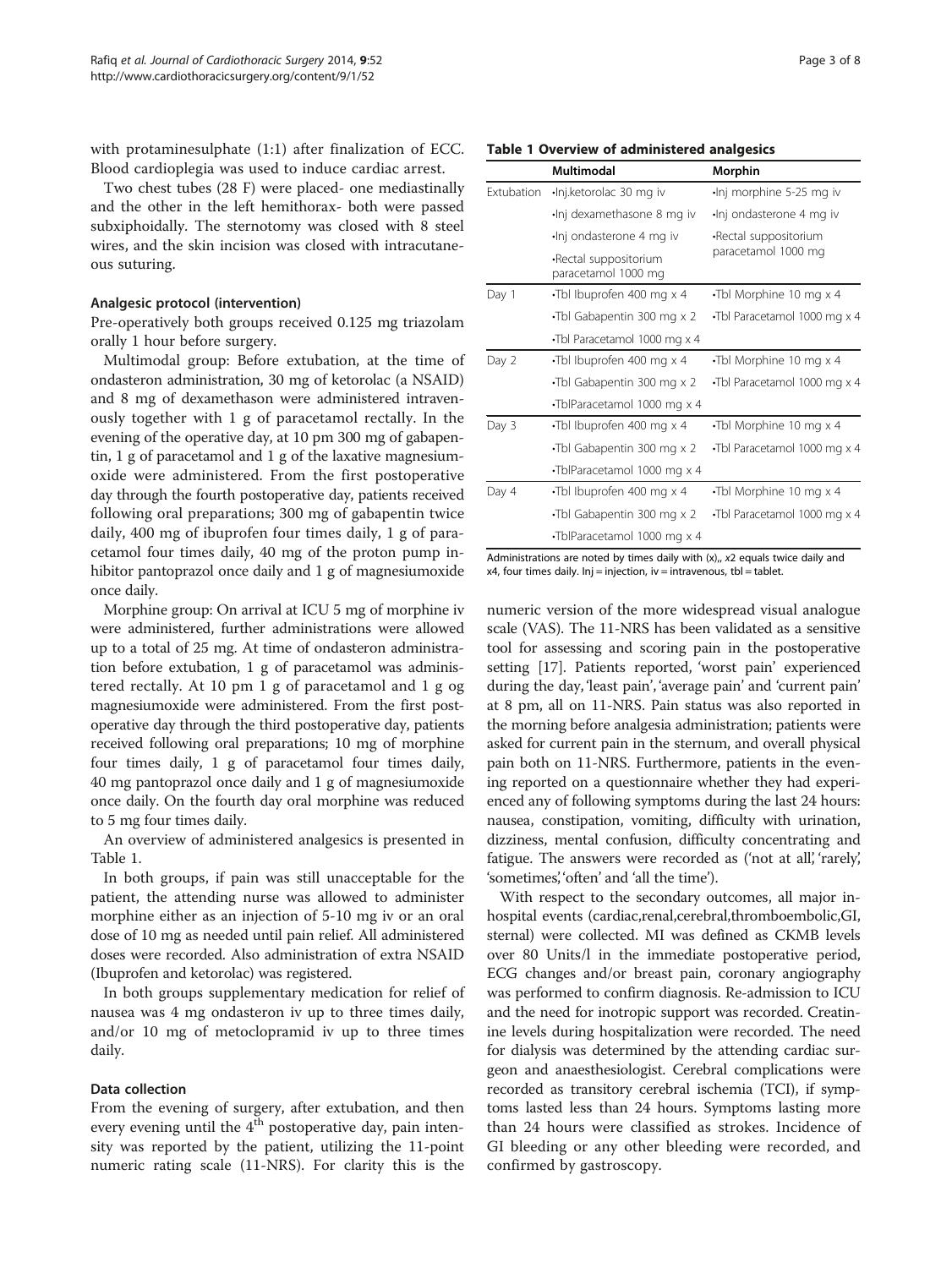## <span id="page-3-0"></span>Primary outcome

1. Evaluation of analgesic effect by 11-NRS scale.

## Secondary outcomes

- 2. Additional analgesic consumption.
- 3. Hospital stay in days.
- 4. Evaluation of side-effects by daily questionnaire.
- 5. Renal complications: increase in creatinine, dialysis.
- 6. Cardiac complications; Myocardial infarction(MI), postoperative pericardial effusion, heart failure requiring inotropic support, atrial fibrillation.
- 7. Other complications: cerebral (stroke, bleeding), GI(bleeding), blood component requirements and sternal complications.
- 8. Death from all causes.

Outcomes 1-4 were recorded and evaluated during index hospitalization. Outcomes 5-8 were recorded for 30 days after surgery.

## Sample size

Sample size was calculated, assuming patients on a morphine regimen would have a mean NRS-11 score of 4, and patients in the multimodal regimen would have a mean of 3, with a power of 80% and significance level of 5%, each group would have to have 63 patients. Therefor, initially 75 patients were planned in each group, to account for dropouts. As the degree of dropouts due to ICU stay over 24 hours exceeded the expected, it was decided to include 90 patients in each group.

The study was primarily powered to test the primary hypothesis.

## Statistical analysis

For categorical variables chi-square tests or the Fischer's exact test were used as appropriate, and 2-sided significance values were evaluated. For continuous variables analysis was performed with the two sample  $t$ -test, after ensuring normal distribution of data. Data with no normal distribution were analyzed by Wilcoxon rank sum test. Continuous variables are presented as mean±standard deviation (SD) unless otherwise noted.  $P < 0.05$  was considered statistically significant. All P-values above 0.10 are denoted NS (non-significant) in tables. Data entry and analysis was performed blinded to group allocation. All statistical analyses were performed using SPSS statistical software v.19.0 (SPSS inc, Chicago IL).

# Results

A total of 180 patients were randomized. Twenty one patients were excluded after surgery due to prolonged ICU stay over 24 hours for different reasons i.e. re-do surgery, heart failure etc. (pre-defined exclusion criteria). Furthermore 6 patients in the morphine group withdrew informed consent after surgery, because of nausea/vomiting and reluctance to pain scoring. Two patients were

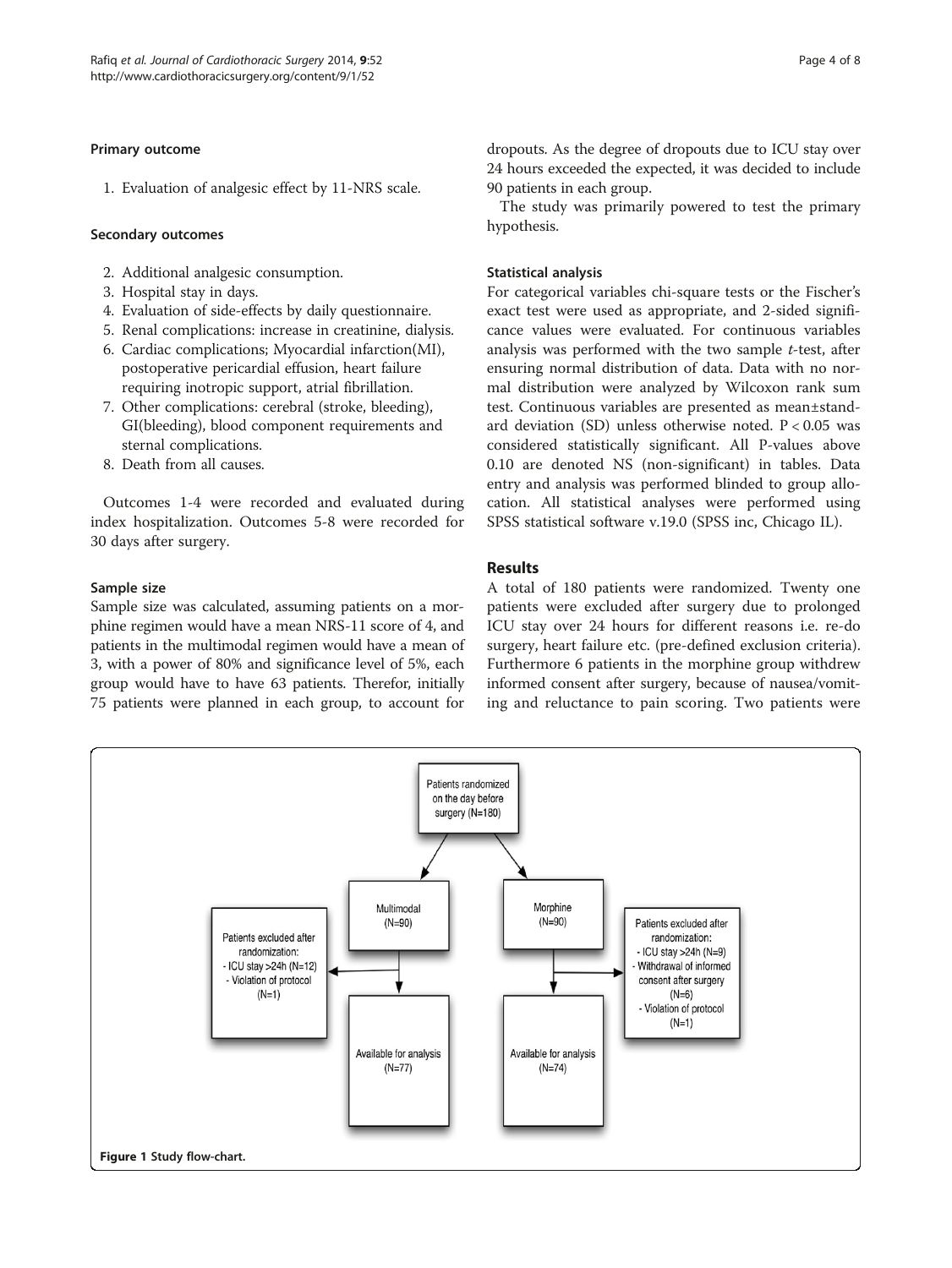excluded from further analysis because of inclusion criteria violation- both had pre-operative creatinine above 150 μmol/l - see flow chart (Figure [1](#page-3-0)). Thus a total of 29 patients were excluded from the study. Hence data from 151 patients was available for analysis.

Demographic data of these patients are presented in Table 2.

Operative data are presented in Table 3.

NRS-11 pain scoring data are presented in Table [4](#page-5-0). It is noteworthy that patients in the multimodal group, in all categories, except "worst pain" on day 4, had lower mean pain scores. Although not all of these differences reached statistically significance, patients scored significantly lower on average pain sensation from day 0 (day of surgery) throughout to day 3. The least pain experienced during the day was also lower in the multimodal group from day 1 to day 3.

Supplemental Analgesics use is presented in Table [5](#page-5-0). For each group it is was recorded how many patients used supplementary analgesics, and what the mean consumption was in these patients for the whole study period.

#### Table 2 Demographic data

|                                  | <b>Multimodal</b><br>$(n = 77)$ | Morphine<br>$(n = 74)$ | P-value     |
|----------------------------------|---------------------------------|------------------------|-------------|
| Age (Mean $\pm$ SD)              | $62 \pm 12$                     | $64 \pm 13$            | <b>NS</b>   |
| Female (n)                       | 16                              | 15                     | <b>NS</b>   |
| BMI (Mean $\pm$ SD)              | $27.4 \pm 5.1$                  | $28.1 \pm 4.3$         | <b>NS</b>   |
| Risk factors/co-morbidity (n(%)) |                                 |                        |             |
| Hypertension                     | 48                              | 47                     | <b>NS</b>   |
| Hypercholest.                    | 55                              | 58                     | <b>NS</b>   |
| <b>Diabetes</b>                  | 8                               | 16                     | $0.06$ (NS) |
| Peripheral arterial disease      | 8                               | 6                      | <b>NS</b>   |
| Previous TCI/stroke              | $\overline{7}$                  | 6                      | <b>NS</b>   |
| Severe COPD                      | 5                               | $\overline{4}$         | <b>NS</b>   |
| Alcohol (Median (min-max))       | 7[0-42]                         | $6[0-42]$              | <b>NS</b>   |
| Cardiac history (n)              |                                 |                        |             |
| MI past (>months)                | 14                              | 14                     | <b>NS</b>   |
| MI present (<3 months)           | 5                               | $\overline{4}$         | <b>NS</b>   |
| CCS                              | $2 \pm 1$                       | $2 \pm 1$              | <b>NS</b>   |
| NYHA class                       | $2 \pm 1$                       | $2 \pm 1$              | <b>NS</b>   |
| Atrial fibrillation              | 5                               | 9                      | <b>NS</b>   |
| LVEF > 50%                       | 33                              | 35                     | <b>NS</b>   |
| LVEF 30%-50%                     | 36                              | 26                     | <b>NS</b>   |
| I VFF < 30%                      | 8                               | 13                     | <b>NS</b>   |
| Euroscore (Mean $\pm$ SD         | $5.0 \pm 2.9$                   | $5.2 \pm 3.4$          | <b>NS</b>   |
| Creatinine (µmol/J)              | $82.6 \pm 17.0$                 | $82.7 \pm 15.1$        | <b>NS</b>   |

BMI = body mass index, TCI = transitory cerebral ischemia, COPD = chronic obstructive pulmonary disease, MI = myocardial infarction, CCS = canadian cardiovascular society, NYHA = New york heart association, LVEF = left ventricular ejection fraction, NS = non-significant.

## Table 3 Operative data

|                      | Multimodal<br>$(n = 77)$                                                                                 | Morphine<br>$(n = 74)$ | P-value   |
|----------------------|----------------------------------------------------------------------------------------------------------|------------------------|-----------|
| Types of surgery (n) |                                                                                                          |                        |           |
| CABG                 | 44                                                                                                       | 42                     | <b>NS</b> |
| OPCAB                | 1                                                                                                        | 3                      | <b>NS</b> |
| $CABG + value$       | 8                                                                                                        | 8                      | <b>NS</b> |
| Valve                | 18                                                                                                       | 15                     | <b>NS</b> |
| Other                | 6                                                                                                        | 6                      | <b>NS</b> |
| Perfusion data       |                                                                                                          |                        |           |
| Perfusion time (min) | 83.4±32.5                                                                                                | $91.4 + 37.6$          | <b>NS</b> |
| Clamp time (min)     | $56.6 \pm 26.6$                                                                                          | $62.4 \pm 30.8$        | <b>NS</b> |
| $\sim$ 0.0 $\sim$    | $\mathbf{C}$ . The same state is the state of $\mathbf{C}$ and $\mathbf{C}$ is the state of $\mathbf{C}$ |                        |           |

CABG = coronary artery bypass graft, OPCAB = off pump coronary artery bypass.

Duration of hospital stay was insignificantly lower in multimodal vs. morphine patients, 7.4 days±3.3 vs. 8.2 days  $\pm 4.6$ , p = 0.257.

The comprehensive information collected from sideeffect questionnaires demonstrated only minor non significant differences between groups, except for nausea and vomiting. Thirteen patients in the morphine group had to stop study medication due to nausea and vomiting in comparison to none in the multimodal group; 13 vs. 0, p < 0.001. Of these 13 patients 8 stopped day 1, 4 stopped day 2 and 1 patient stopped at day 3. The six patients who withdrew informed consent are not included in these numbers.

One case of involuntary muscular contractions of the upper extremities was observed in a patient in the multimodal group, and gabapentin was stopped, which lead to normalization in one day.

In-hospital events, transfusion requirements and 30 day mortality data are presented in Table [6.](#page-6-0) The patients in the multimodal group on average had a greater increase in creatinine postoperatively although this was not significant. Maximum postoperative creatinine levels data presented as median[min-max] were 92 μmol/l [65-314] in the multimodal group and 90  $\mu$ mol/1 [33-411] in the morphine group. Two patients in the morphine group and 1 patient in multimodal group had to undergo hemodialysis. It is also to be noted here, that 4 patients in the multimodal group had their pain regimen cancelled by their attending surgeon because of concerns of elevated creatinine levels. Maximum postoperative creatinine in μmol/l and the day of stopping for these 5 patients were respectively: 155 on day 2, 257 on day 2, 260 on day 1 and 314 on day 3. Elevated creatinine levels did not lead to cancellation of pain regimen in the morphine group. Further analysis of creatinine data showed, that 25 patients in the multimodal vs. 14 patients in the morphine group had a increase of more than 30 percent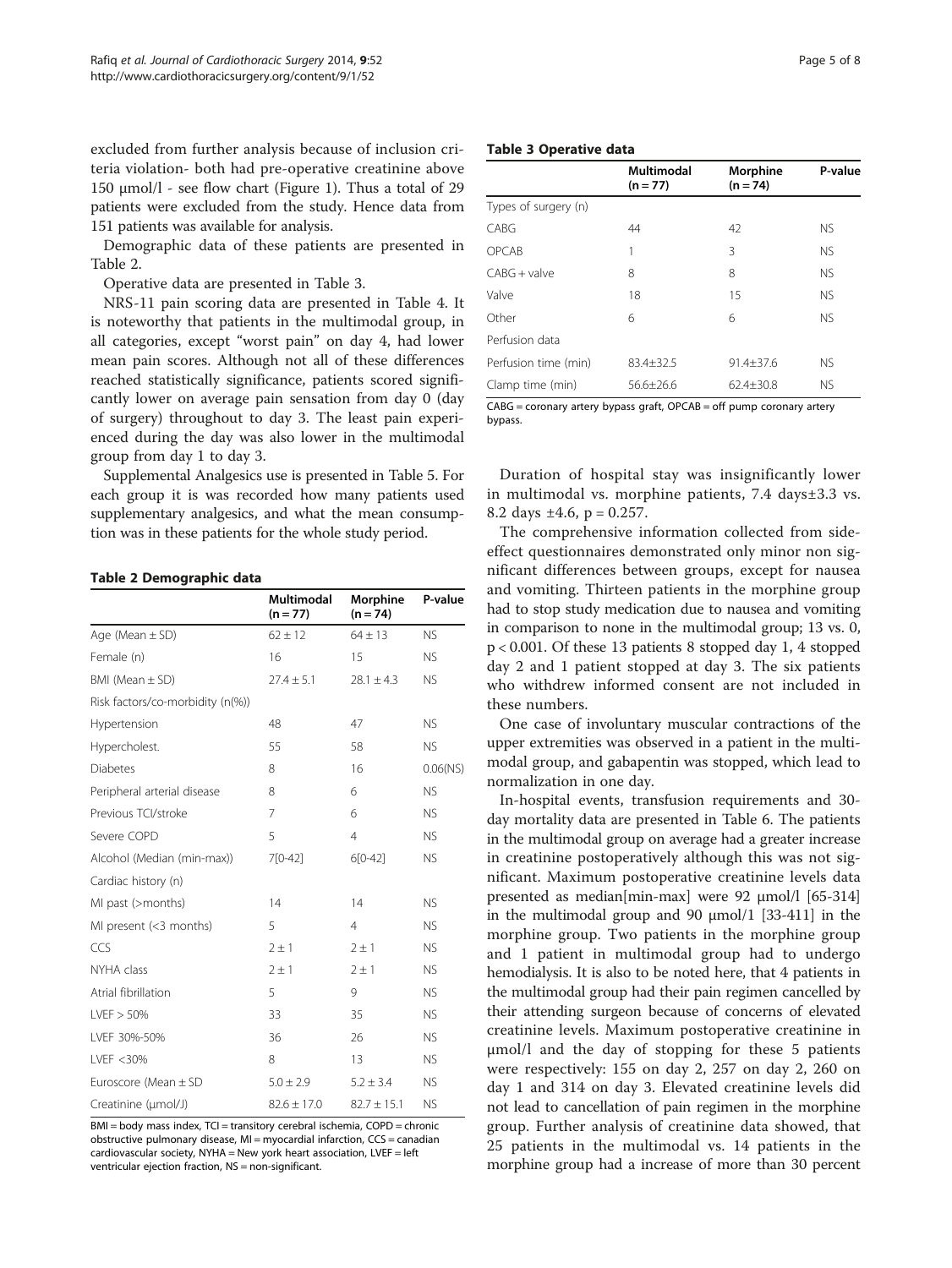|                       | Day 0                              |           | Day 1                              |              | Day 2                              |              | Day 3                 |           | Day 4                 |           |
|-----------------------|------------------------------------|-----------|------------------------------------|--------------|------------------------------------|--------------|-----------------------|-----------|-----------------------|-----------|
|                       | Painscore,<br>mean <sub>±</sub> SD | P-value   | Painscore,<br>mean <sub>±</sub> SD | P-value      | Painscore,<br>mean <sub>±</sub> SD | P-value      | Painscore,<br>mean±SD | P-value   | Painscore,<br>mean±SD | P-value   |
| <b>Evening scores</b> |                                    |           |                                    |              |                                    |              |                       |           |                       |           |
| Worst pain            |                                    |           |                                    |              |                                    |              |                       |           |                       |           |
| Multimodal            | $4.5 \pm 2.4$                      | <b>NS</b> | $4.6 \pm 2.4$                      | $0.057$ (NS) | $4.4 \pm 2.7$                      | $0.093$ (NS) | $3.6 \pm 2.4$         | <b>NS</b> | $3.9 \pm 2.5$         | <b>NS</b> |
| Morphine              | $5.0 \pm 2.4$                      |           | $5.5 \pm 2.4$                      |              | $5.3 \pm 2.1$                      |              | $3.9 \pm 2.3$         |           | $3.5 \pm 2.2$         |           |
| Least pain            |                                    |           |                                    |              |                                    |              |                       |           |                       |           |
| Multimodal            | $1.5 \pm 0.7$                      | <b>NS</b> | $1.6 \pm 1.0$                      | 0.042        | $1.7 + 2.4$                        | 0.021        | $1.3 + 0.8$           | 0.021     | $1.4 + 1.0$           | <b>NS</b> |
| Morphine              | $1.7 + 0.9$                        |           | $2.1 \pm 1.2$                      |              | $2.5 \pm 1.7$                      |              | $1.8 + 0.8$           |           | $1.6 + 0.8$           |           |
| Average pain          |                                    |           |                                    |              |                                    |              |                       |           |                       |           |
| Multimodal            | $2.6 \pm 1.2$                      | 0.022     | $2.7 \pm 1.4$                      | 0.005        | $2.5 \pm 1.5$                      | 0.001        | $1.9 + 1.2$           | 0.032     | $2.1 \pm 1.6$         | <b>NS</b> |
| Morphine              | $3.5 \pm 2.0$                      |           | $3.6 \pm 1.6$                      |              | $3.9 + 1.7$                        |              | $2.7 \pm 1.5$         |           | $2.7 \pm 1.7$         |           |
| <b>Current pain</b>   |                                    |           |                                    |              |                                    |              |                       |           |                       |           |
| Multimodal            | $2.5 \pm 1.8$                      | <b>NS</b> | $2.5 \pm 2.0$                      | <b>NS</b>    | $2.1 \pm 1.9$                      | <b>NS</b>    | $1.4 + 0.9$           | 0.038     | $1.7 + 1.5$           | <b>NS</b> |
| Morphine              | $2.3 \pm 1.6$                      |           | $3.1 \pm 2.2$                      |              | $2.6 \pm 1.9$                      |              | $2.2 \pm 1.7$         |           | $1.7 + 1.0$           |           |
| <b>Morning scores</b> |                                    |           |                                    |              |                                    |              |                       |           |                       |           |
| Sternal pain          |                                    |           |                                    |              |                                    |              |                       |           |                       |           |
| Multimodal            | <b>NA</b>                          |           | <b>NA</b>                          |              | $2.3 + 2.4$                        | 0.042        | $1.7 + 2.0$           | <b>NS</b> | $1.6 + 1.7$           | <b>NS</b> |
| Morphine              |                                    |           |                                    |              | $3.1 \pm 2.5$                      |              | $2.0 \pm 1.8$         |           | $1.6 \pm 1.9$         |           |
| Physical pain         |                                    |           |                                    |              |                                    |              |                       |           |                       |           |
| Multimodal            | <b>NA</b>                          |           | <b>NA</b>                          |              | $2.0 + 2.2$                        | <b>NS</b>    | $1.4 + 0.9$           | <b>NS</b> | $1.3 + 1.7$           | <b>NS</b> |
| Morphine              |                                    |           |                                    |              | $2.3 \pm 2.4$                      |              | $2.2 \pm 1.7$         |           | $1.6 + 1.8$           |           |

# <span id="page-5-0"></span>Table 4 Pain scoring by 11-NRS

For each day pain scores (mean ± SD) between groups are listed. NA = Not Applicable NS = Non Significant.

in postoperative creatinine level compared to preoperative creatinine level,  $p = 0.089$ .

## **Discussion**

The present study is the first to compare a multimodal regimen consisting of dexamethasone, gabapentin, ibuprofen and paracetamol against a traditional opiate based regimen (morphine and paracetamol) after cardiac surgery.

## Table 5 Supplemental analgesics

|                                              | Multimodal    | Morphine      | P-value      |
|----------------------------------------------|---------------|---------------|--------------|
| Supplementary morphine                       |               |               |              |
| Number of patients                           | 36            | 42            | NS.          |
| Average consumption in mg<br>(mean $\pm$ SD) | $16.0 + 17.2$ | $21.6 + 20.7$ | NS.          |
| Supplementary ibuprofen                      |               |               |              |
| Number of patients                           | 12            | 7             | NS.          |
| Average consumption in mg<br>(mean $\pm$ SD) | $667 + 394$   | $2171 + 2929$ | $0.091$ (NS) |
| Supplementary ketorolac                      |               |               |              |
| Number of patients                           | ξ             | $\mathcal{P}$ | NS.          |
| Average consumption in mg<br>(mean)          | 30            | 30            | NS.          |

Number of patients in each group that received additional analgesics, the consumption is for the whole study period, and only for those patients recieving additional analgesics".

Our results show that patients in the multimodal group had significantly lower "average pain" scores from the day of surgery to the third postoperative day. Furthermore, additional morphine requirements and hospitalization demonstrated a non-significant trend towards improved outcome in the multimodal group.

These findings are in concordance with findings in other surgical populations, which have shown improved pain relief with a multimodal approach [\[1](#page-7-0),[14,18\]](#page-7-0).

Equally important as pain relief, is the extent of sideeffects from the instituted analgesic regimen. In our study 13 patients in the morphine group experienced nausea and vomiting, to such a degree, that they had to discontinue their analgesic regimen. It is to be noted, that morphine does have a dose-related side-effect profile, and it can be argued that we were not able to titrate morphine levels down as we would have ie. if we had used patient administered morphine pumps, when patients experienced side-effects. But nonetheless none of the patients in the multimodal group had such extensive nausea and vomiting symptoms. This was a very convincing and important finding of this study. Single dose dexamethasone has previously been shown to significantly reduce postoperative nausea and vomiting after cardiac surgery, and improve quality of recovery [\[15,16\]](#page-7-0). Also the use of NSAIDs instead of opiates after cardiac surgery has been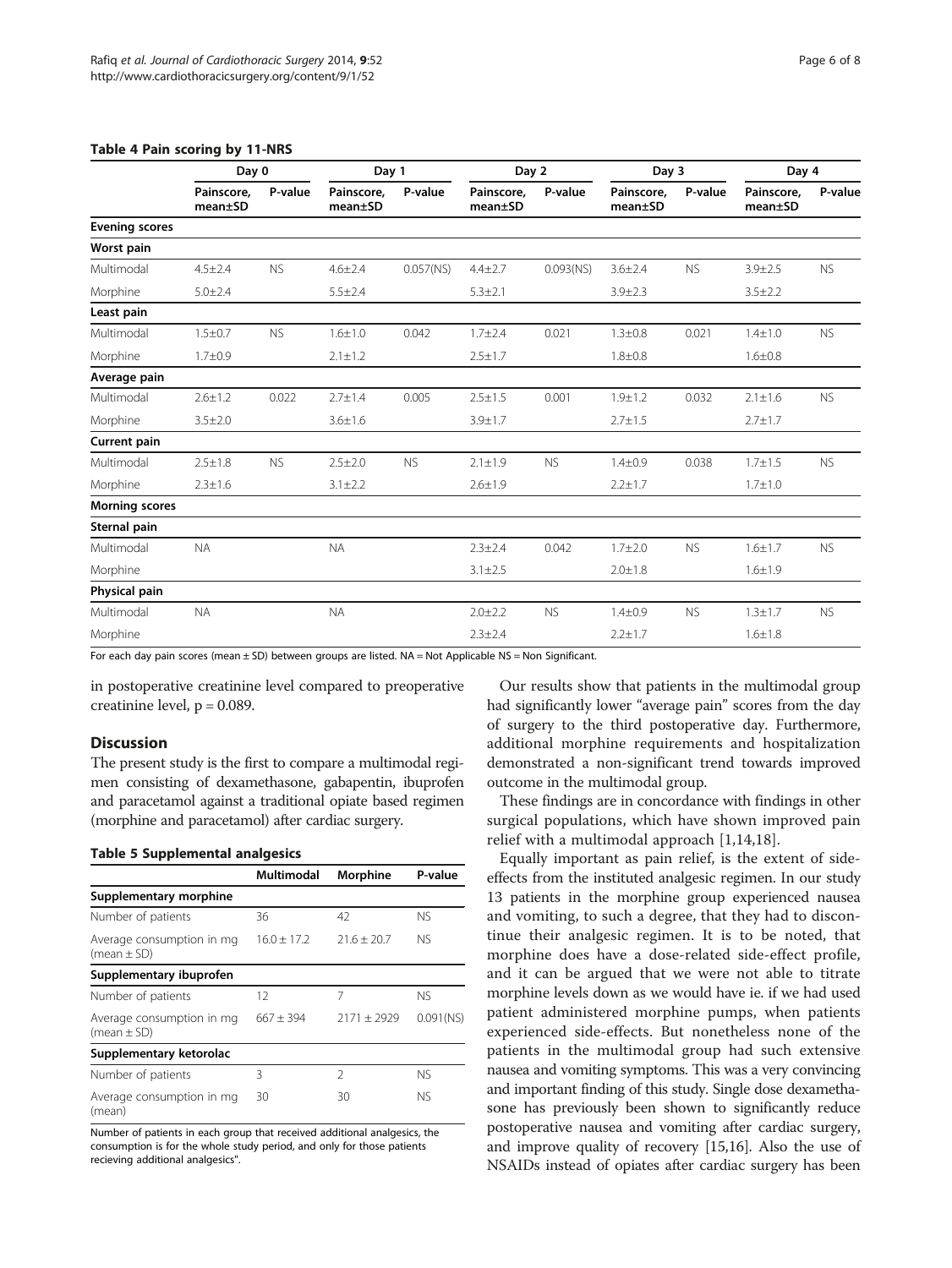<span id="page-6-0"></span>Table 6 In-hospital events, transfusion requirements and 30-day mortality

|                                                               | Multimodal<br>$(N = 77)$ | Morphine<br>$(N = 74)$ | P value      |
|---------------------------------------------------------------|--------------------------|------------------------|--------------|
| <b>Renal complications</b>                                    |                          |                        | NS.          |
| Max postop creatinine<br>$(\mu \text{mol}/1)$ (mean $\pm$ SD) | $117.0 \pm 60.9$         | $102.3 + 50.4$         | NS.          |
| Individual maximum rise<br>in creatinine (µmol/1)             | $33.0 \pm 53.4$          | $19.9 \pm 48.5$        | ΝS           |
| Dialysis (n)                                                  | 1                        | 2                      | ΝS           |
| <b>Cardiac complications</b>                                  |                          |                        |              |
| Myocardial infarction (n)                                     | 1                        | $\overline{2}$         | <b>NS</b>    |
| Postoperative pericardial effusion (n)                        | 1                        | 3                      | ΝS           |
| Readmitted to ICU for inotropic<br>support (n)                | 1                        | 1                      | ΝS           |
| Atrial fibrillation                                           | 31                       | 34                     | ΝS           |
| <b>Cerebral complications</b>                                 |                          |                        |              |
| Stroke(n)                                                     | $\Omega$                 | 3                      | $0.075$ (NS) |
| TCI(n)                                                        | $\Omega$                 | 1                      | ΝS           |
| Involuntary movements (n)                                     | 1                        | 0                      | ΝS           |
| <b>GI</b> complications                                       |                          |                        |              |
| GI bleeding                                                   | 0                        | 1                      | NS.          |
| <b>Sternal complications</b>                                  |                          |                        |              |
| Sternal dehiscence                                            | 1                        | 1                      | ΝS           |
| Sternal infection                                             | 1                        | 2                      | ΝS           |
| <b>Transfusion requirements</b>                               |                          |                        |              |
| RBC (units)                                                   | $1.21 \pm 2.03$          | $1.17 \pm 2.10$        | NS.          |
| FFP (units)                                                   | $0.31 \pm 0.90$          | $0.26 + 0.84$          | ΝS           |
| PC (units)                                                    | $0.17 \pm 0.48$          | $0.10 \pm 0.42$        | ΝS           |
| Postoperative antiplatelet/<br>anticoagulation therapy        |                          |                        | NS.          |
| Aspirin                                                       | 63                       | 57                     | <b>NS</b>    |
| Clopidogrel                                                   | $\mathfrak{D}$           | $\overline{4}$         | NS.          |
| <b>VKA</b>                                                    | 20                       | 19                     | ΝS           |
| <b>Mortality</b>                                              |                          |                        |              |
| 30 day mortality                                              | 1                        | $\overline{2}$         | <b>NS</b>    |

ICU = intensive care unit, RBC = packed red blood cells, FFP = fresh frozen plasma, PC = platelet concentrates, VKA = vitamin K antagonist.

demonstrated to significantly reduce occurrence of nausea and vomiting [[2](#page-7-0)]. However other studies have failed to demonstrate that NSAIDs reduce nausea and vomiting after cardiac surgery[[7-9\]](#page-7-0). Gabapentin on its own has in some studies demonstrated an anti-emetic effect, but these findings have not been confirmed in patients undergoing cardiac surgery [[3,10,12\]](#page-7-0).

In the present study, renal complications were not significantly higher in the multimodal group. But there was a trend towards patient in the multimodal group having greater increase in creatinine levels postoperatively. Furthermore, 4 patients in the multimodal group had their analgesic regimen stopped by the attending surgeon

because of concerns of rising creatinine levels. It can be argued that our study lacked power to demonstrate a significant difference in creatinine level elevations. However, a review published by Acharya and Dunning in 2010 concluded that "..NSAIDs are not associated with an increased risk of renal failure after cardiac surgery when administered at optimal 'renal' doses, within early postoperative settings, to patients at low-risk of renal dysfunction in whom NSAIDs are not contraindicated."[\[19\]](#page-7-0). Our results support this conclusion, but encourage clinicians to evaluate postoperative creatinine levels regularly when on a NSAID/gabapentin regimen. This is in fact the current practice at our institution, where all patients postoperatively receive a multimodal analgesic regimen unless it is contraindicated. Creatinine levels are checked on day 1,2 and 4 postoperatively

Regarding cardiac and cerebral complications, there were no significant differences between groups. A previous largescale multicenter study demonstrated a greater incidence of cardiovascular events in patients receiving COX-2 inhibitors for 10-14 days [\[9](#page-7-0)]. Ketorolac and ibuprofen are the NSAIDs utilized in our multimodal regimen, these are both non-selective NSAIDs, and our results do not support the occurrence of more cardiovascular events in this group. On the contrary patients in the morphine group in our study suffered more thromboembolic complications in crude numbers. A recently published retrospective database study raised concern of NSAIDs as a whole being associated with increased deaths and recurrent MIs in a population with previous MI (not a surgical population) [[20](#page-7-0)]. Interestingly the authors found that ibuprofen usage below 7 days, was not associated with increased death and MI [[20](#page-7-0)]. It can be speculated that the lower incidence of thromboembolic complications in the multimodal group in our study, was due to the antithrombotic effect of the NSAIDs [[21](#page-7-0)]. This effect may even be more important after cardiac surgery, as cardiac sugery has been shown to induce hypercoagulability and that hypercoagulability is associated with an increased incidence of thromboembolic complications and death after cardiac surgery [[22,23](#page-7-0)]. This is speculative and future studies must elucidate this point.

## Limitations

The open label design and lack of placebo usage in this study are obvious limitations, we have tried to compensate for these by doing data entry and data analysis blinded to group allocation.

It can be argued that comparison of a whole multimodal regimen against a morphine regimen, does not pinpoint the effects of the each drug in the multimodal group, but we believe this to be a power of this study. Because, as we demonstrate, the multimodal regimen, does provide better analgesia with less side-effects after cardiac surgery, and can be used in a clinical setting as described here.